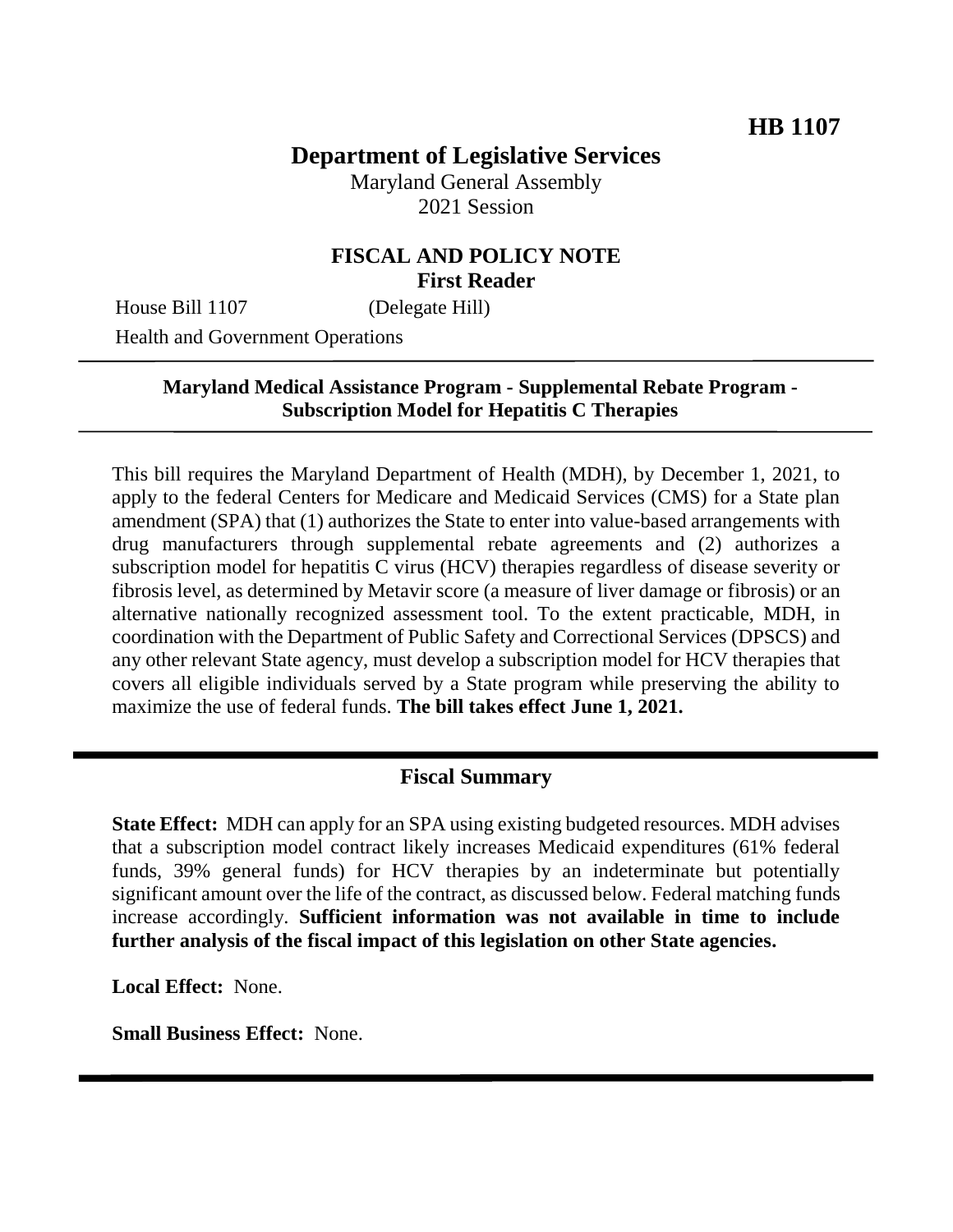#### **Analysis**

**Current Law:** Maryland Medicaid covers HCV treatment, including direct-acting antiviral therapies first approved in 2013. However, due to the high cost of the drugs, MDH initially restricted access to Medicaid participants with a Metavir score of F2 or greater (on a scale of F0 to F4), unless the individual had a viral condition known to result in more rapid disease progression and/or liver decompensation. MDH expanded treatment to those with Metavir scores of F1 or greater beginning July 1, 2019. In January 2020, MDH removed fibrosis restrictions for accessing HCV therapies. These treatment expansions align with Maryland's [Hepatitis C Strategic Plan,](https://mmcp.health.maryland.gov/Documents/JCRs/2018/hep-cJCRfinal1-18.pdf) which was released in January 2019.

DPSCS offers HCV screening for inmates upon patient request or where clinically indicated. Offenders identified at intake of being on HCV treatment in the community are referred to the medical provider to ensure continuity of treatment. In fiscal 2019, DPSCS screened 2,170 inmates for HCV based on risk factors or clinical findings. Of those screened, 660 (30.4%) inmates tested positive for HCV, and 536 received HCV treatment. The cost of HCV treatment for DPSCS is \$21,195 per inmate.

**State Fiscal Effect:** MDH advises that, under a subscription model for HCV therapies, a state Medicaid program contracts with a drug manufacturer to purchase unlimited access to a given treatment in exchange for a flat annual fee. Contracts typically are negotiated for multiple years and presume the state will meet a certain threshold of treatment each year. To the extent the state's actual use exceeds the threshold, the state saves money and additional individuals can be treated at no additional cost. However, in the event actual use is lower than the threshold amount, the state must still pay the flat rate. Furthermore, to the extent that the cost of HCV prescription drugs that the state would have paid absent the subscription model decreases over time, the amount of savings is reduced.

According to MDH, the cost of HCV treatment has decreased substantially in recent years due to the introduction of new drugs to the market and generic equivalents. For example, in calendar 2016, the cost for a full course of treatment averaged \$87,174; in calendar 2020, this cost had declined to \$25,469. MDH estimates the cost will continue to decrease by an estimated 5.39% annually to approximately \$19,303 by calendar 2026. Medicaid treats approximately 3,200 enrollees for HCV annually.

HB 1107/ Page 2 Based on the assumptions that a subscription model contract would be for a five-year period with a negotiated price slightly below the current cost per treatment, MDH estimates that Medicaid expenditures (61% federal funds, 39% general funds) likely *increase* under a subscription model contract over the course of the contract compared to projected costs under current law. While the cost may be reduced initially, over the course of the contract, expenditures are estimated to increase relative to what they would have been absent the contract due to estimated annual declines in the price of HCV drug therapies in the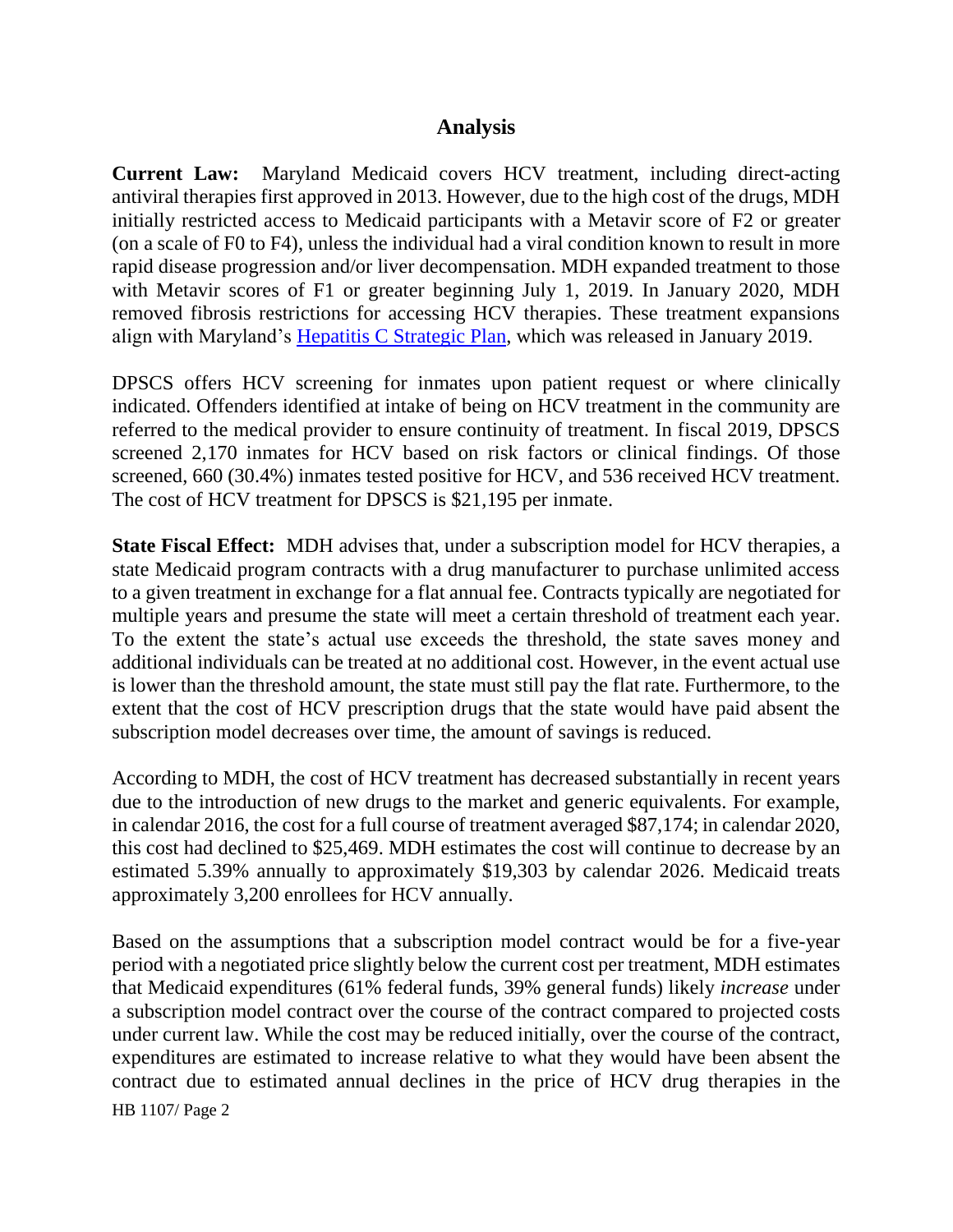competitive market. Medicaid estimates that, over a five-year contract, expenditures for HCV therapies could increase by a total of \$41.1 million based on pricing.

In addition, to the extent MDH does not meet treatment thresholds in the contract, MDH pays for more treatments than are utilized. MDH advises that Washington State has experienced this challenge with its contract, particularly in light of the COVID-19 pandemic. To the extent Medicaid fails to meet utilization targets, Medicaid expenditures increase further.

This analysis does not reflect any impact resulting from the bill's provision that requires MDH, in coordination with DPSCS and any other relevant State agency, to develop a subscription model for HCV therapies that covers all eligible individuals served by a State program while preserving the ability to maximize the use of federal funds. Sufficient information was not available in time to include an analysis of this provision.

**Additional Comments:** In 2019, Louisiana became the first state to enter into a subscription model for unlimited access to HCV medication for a period of five years. During that period, Louisiana will treat as many Medicaid patients and incarcerated individuals as it can under one set contract price rather than paying for individual prescription costs. CMS approved Louisiana's SPA, which authorizes the state to negotiate supplemental rebate agreements using a subscription model. Washington entered into two contracts for HCV medication in 2019: (1) a traditional drug rebate arrangement for those in state-operated facilities (incarcerated individuals) and public and school employees; and (2) a modified subscription model for Medicaid. CMS approved Washington's value-based purchasing SPA for a subscription model. Washington's contract includes quantity thresholds that the state must meet in order to achieve price discounts.

## **Additional Information**

**Prior Introductions:** None.

**Designated Cross File:** None.

**Information Source(s):** Maryland Department of Health; Department of Legislative **Services** 

**Fiscal Note History:** First Reader - March 1, 2021 rh/lgc